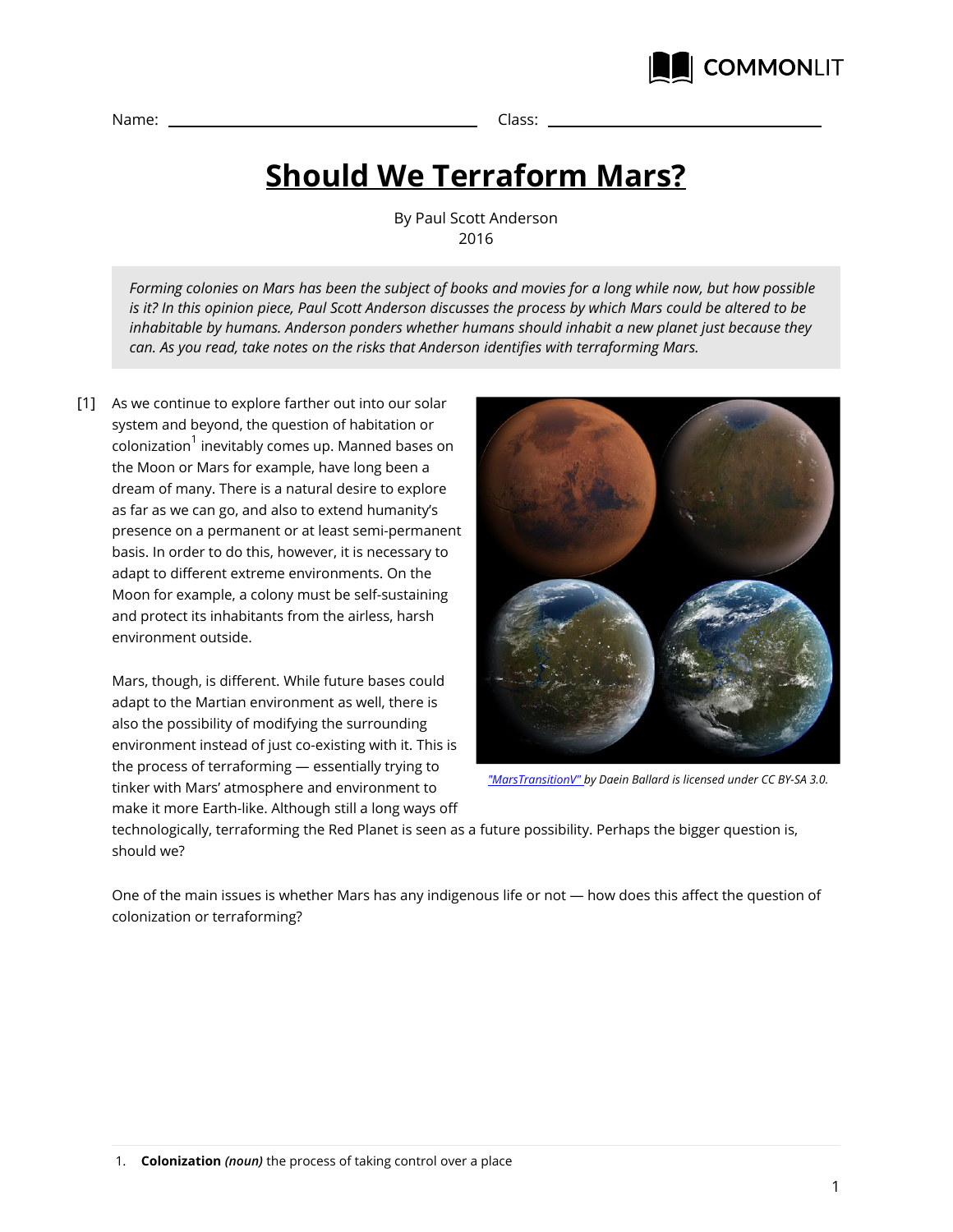

If Mars does have any kind of biosphere, $^2$  it should be preserved as much as possible. We still don't know yet if any such biosphere exists, but the possibility, which has only increased based on recent discoveries, must be taken into account. Such a precious discovery, which could teach us immensely about how life arose on both worlds, should be completely off-limits. Small colonies might be fine, but living on Mars should not be at the expense of any native habitats, if they exist. The most likely place to find life on Mars is underground. If the surface is truly as sterile and barren as it seems to be, then colonies there shouldn't be too much of a problem. It has also been suggested that Martian caves would make ideal human habitats, serving as natural protection from the harsh conditions on the surface. True, but if it turned out that something else was already taking up residence in them, then we should leave them alone. If Mars is home to any indigenous life, then terraforming should be a non-issue.

[5] What if Mars is lifeless? Even if no life otherwise exists there, that pristine $^3$  and unique alien environment, so far barely scratched by humans, needs to be preserved as is as much as possible. We've already done too much damage here on our own planet. By studying Mars and other planets and moons in their current natural state, we can learn so much about their history and also learn more about our own world in that context. We should appreciate the differences in and variety of worlds instead of just transforming them to suit our own ambitions.

There is also the more current but related problem of contamination. There has been a long-standing protocol, via the 1967 Outer Space Treaty, to have all spacecraft going to the Moon or Mars sterilized as much as possible. If bacteria from Earth made it to the Martian surface and survived, it would complicate the search for life there; if a lander or rover was to later identify living organisms in the soil, it might be difficult to determine whether they were just contamination or true native life forms. From both a scientific and ethical perspective, it would seem prudent $^4$  to try to protect Mars as much as we can from earthly intruders. This applies equally whether Mars is already inhabited or not. Fortunately, for almost any kind of bacteria or other microorganisms from Earth, it would be very difficult if not impossible to survive on the Martian surface, never mind flourish. The risk of planet-wide contamination is very negligible, $^5$  but it is still better to take strict preventive measures than to play with chance.

*"Should We Terraform Mars?" from Universe Today by Paul Scott Anderson is in the public domain.*

*Unless otherwise noted, this content is licensed under the CC BY-NC-SA 4.0 license*

- 3. **Pristine** *(adjective)* in its original condition
- 4. **Prudent** *(adjective)* acting with or showing care for the future
- 5. **Negligible** *(adjective)* so small it's not worth considering

<sup>2.</sup> the parts of the land, sea, and atmosphere in which organisms are able to live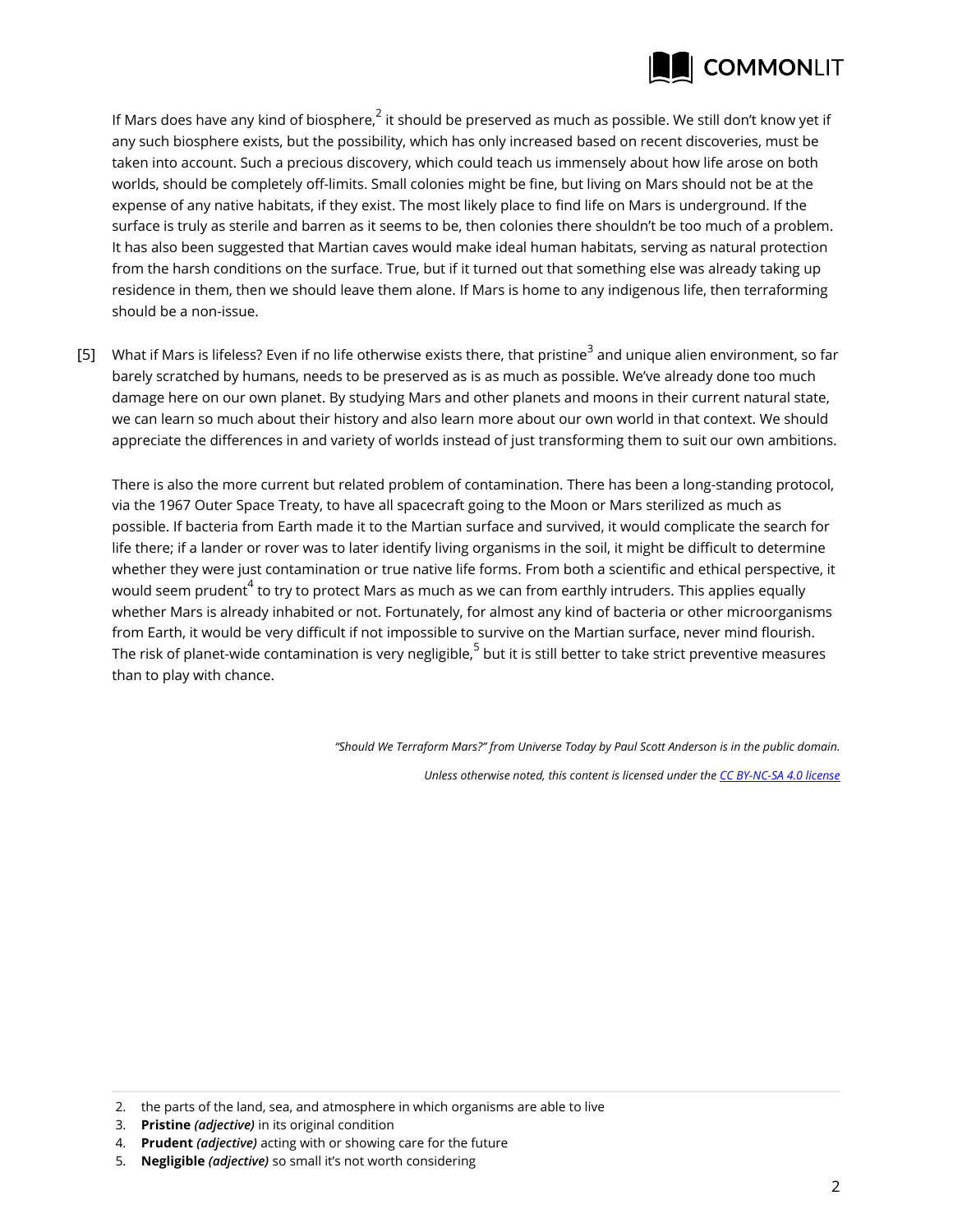

## **Text-Dependent Questions**

## *Directions: For the following questions, choose the best answer or respond in complete sentences.*

- 1. PART A: What is the meaning of the word "indigenous" as it is used in paragraph 4?
	- A. strong and vigorous
	- B. possessing higher mental capacity
	- C. threatened with extinction
	- D. originating in a particular place
- 2. PART B: Which phrase form paragraph 4 clarifies the meaning of "indigenous?"
	- A. "small colonies"
	- B. "native habitats"
	- C. "natural protection"
	- D. "harsh conditions"
- 3. PART A: What is the central argument contained within paragraph 6?
	- A. The danger of bacterial contamination from Earth could make it difficult to determine whether there is native life on Mars.
	- B. The 1967 Outer Space Treaty guarantees that Mars should not be terraformed in any way.
	- C. It is almost impossible that any life could survive on the surface of Mars.
	- D. Landers and rovers are routinely being sent to Mars in order to investigate if there is any native life on the surface of Mars.
- 4. PART B: Which excerpt from paragraph 6 directly undermines that argument?
	- A. "it would seem prudent to try to protect Mars as much as we can."
	- B. "it would complicate the search for life there"
	- C. "it would be very difficult if not impossible to survive on the Martian surface."
	- D. "all spacecraft going to the Moon or Mars sterilized as much as possible."
- 5. PART A: How does the author develop the primary claim of the article in paragraph 5?
	- A. He allows for an important exception to the general applicability of the argument.
	- B. He affirms the validity of the argument despite information that might seem to challenge it.
	- C. He suggests that future research will reveal how critical the argument is for humanity's survival.
	- D. He criticizes the way many people in the past have ignored the persuasiveness of the argument.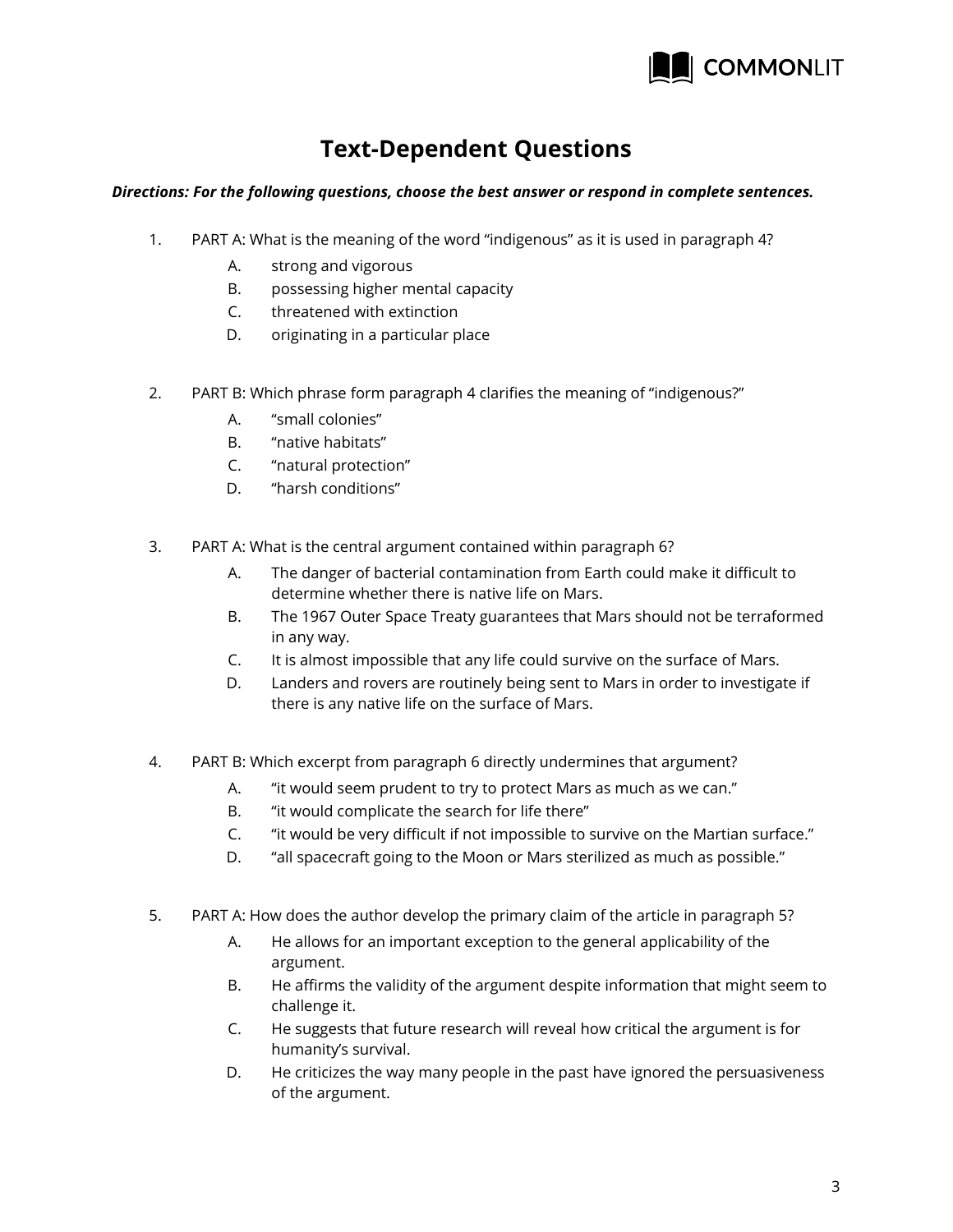

- 6. PART B: In which quotation does the author make an argument using the same technique as in Part A?
	- A. "There is a natural desire to explore as far as we can go, and also to extend humanity's presence on a permanent or at least semi-permanent basis. In order to do this, however, it is necessary to adapt to different extreme environments." (Paragraph 1)
	- B. "Although still a long ways off technologically, terraforming the Red Planet is seen as a future possibility. Perhaps the bigger question is, should we?" (Paragraph 2)
	- C. "It has also been suggested that Martian caves would make ideal human habitats, serving as natural protection from the harsh conditions on the surface. True, but if it turned out that something else was already taking up residence in them, then we should leave them alone." (Paragraph 4)
	- D. "If bacteria from Earth made it to the Martian surface and survived, it would complicate the search for life there; if a lander or rover was to later identify living organisms in the soil, it might be difficult to determine whether they were just contamination or true native life forms. From both a scientific and ethical perspective, it would seem prudent to try to protect Mars as much as we can from earthly intruders." (Paragraph 6)